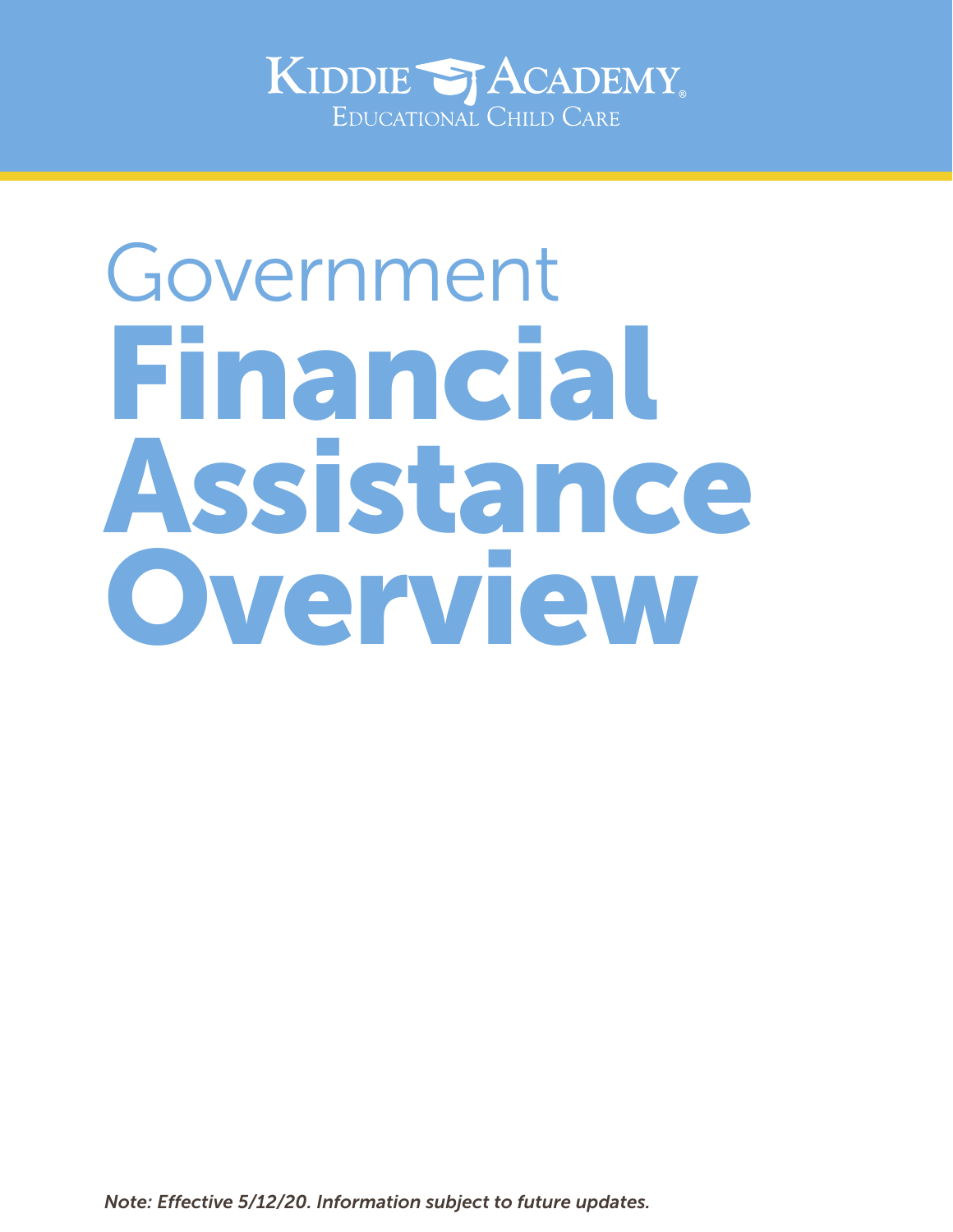| Agency/<br><b>State</b> | <b>Assistance Description</b>                                                                                                                                                                                                                                                                                                                                                                                              | <b>Links to State Assistance Website</b>                                                                                                   |
|-------------------------|----------------------------------------------------------------------------------------------------------------------------------------------------------------------------------------------------------------------------------------------------------------------------------------------------------------------------------------------------------------------------------------------------------------------------|--------------------------------------------------------------------------------------------------------------------------------------------|
|                         |                                                                                                                                                                                                                                                                                                                                                                                                                            |                                                                                                                                            |
| SBA                     | Economic Injury Disaster Loan (EIDL) - In response to the<br>COVID-19 pandemic, small business owners were able to<br>apply for a loan including an advance of up to \$10,000.<br>Advance is designed to provide economic relief for businesses<br>experiencing a temporary loss of revenue. Funds are limited<br>and applications are only being accepted on a limited basis.<br>Loans are processed directly by the SBA. | https://www.sba.gov/funding-programs/loans/coronavirus-<br>relief-options/economic-injury-disaster-loan-emergency-<br>advance              |
|                         | Paycheck Protection Program Loan (PPPL) - Loan program                                                                                                                                                                                                                                                                                                                                                                     |                                                                                                                                            |
| <b>SBA</b>              | designed to provide a direct incentive to keep workers on<br>the payroll. Loan will be forgiven if all employees are kept on<br>payroll and the funds are used for payroll, rent, interest and<br>utilities.                                                                                                                                                                                                               | https://www.sba.gov/funding-programs/loans/coronavirus-<br>relief-options/paycheck-protection-program                                      |
|                         |                                                                                                                                                                                                                                                                                                                                                                                                                            |                                                                                                                                            |
| AL                      | The #BHAMSTRONG Small Business Loan Fund - To<br>immediately support small businesses affected by COVID-19<br>who are awaiting state or federal relief funding or a more<br>stable business environment.                                                                                                                                                                                                                   | https://bhamstrong.com/bhamstrongloan                                                                                                      |
|                         | The Small Business Relief Fund is a Community Foundation of<br>West Alabama fund offered in cooperation with the Chamber<br>of Commerce of West Alabama. The fund was created to<br>assist small businesses that have experienced a financial<br>hardship as a result of Coronavirus (COVID-19).                                                                                                                           | https://tuscaloosachamber.com/small-business-financial-<br>assistance/                                                                     |
|                         | The City of Auburn Working Capital Loan Interest Subsidy<br>Program is designed to provide much needed assistance to<br>Auburn's small business community during the COVID-19<br>world health crisis by providing an interest subsidy to<br>applicants who have been approved for a loan with a<br>participating lending institution.                                                                                      | https://auburnalabama.org/coronavirus/business-resources/<br>interest-subsidy/                                                             |
|                         |                                                                                                                                                                                                                                                                                                                                                                                                                            |                                                                                                                                            |
| <b>AR</b>               | The state will allocate \$12 million in block grant money and<br>up to \$4 million from the quick-action fund to provide bridge<br>loans to help midsize companies and nonprofits remain open<br>during the COVID-19 pandemic.                                                                                                                                                                                             | https://www.arkansasedc.com/covid19resources/business-<br>resources                                                                        |
|                         |                                                                                                                                                                                                                                                                                                                                                                                                                            |                                                                                                                                            |
| AZ                      | AZ Commerce Authority - Business Support - Here you<br>will find interactive tools and guidance on how to navigate<br>financial relief programs and other helpful services during this<br>challenging time.                                                                                                                                                                                                                | https://www.azcommerce.com/covid-19/financial-resources/                                                                                   |
|                         | Small Business Relief Grant Program - City of Phoenix                                                                                                                                                                                                                                                                                                                                                                      | https://www.azfoundation.org/Portals/0/Uploads/Documents/<br>GrantGuidelines/Census%20tract%20overview%20and%20<br>verification%20link.pdf |
|                         |                                                                                                                                                                                                                                                                                                                                                                                                                            |                                                                                                                                            |
| ${\sf CA}$              | The emergency legislative package provides \$500 million<br>General Fund to help California fight COVID-19 and authorizes<br>increases up to \$1 billion. This will provide funding to clean<br>child care facilities that remain open.                                                                                                                                                                                    | https://www.gov.ca.gov/2020/03/17/governor-newsom-signs-<br>emergency-legislation-to-fight-covid-19/                                       |
|                         | SACRAMENTO - Governor Gavin Newsom today announced<br>the release of \$100 million to support child care services, and<br>to support child care providers who are stepping up to serve<br>essential infrastructure workers and vulnerable populations<br>and their children during this critical time.                                                                                                                     | https://www.gov.ca.gov/2020/04/10/governor-newsom-<br>announces-release-of-100-million-to-support-child-care-                              |
|                         |                                                                                                                                                                                                                                                                                                                                                                                                                            | services-for-essential-workers-and-vulnerable-populations/                                                                                 |
|                         |                                                                                                                                                                                                                                                                                                                                                                                                                            | https://www.sandiego.gov/economic-development/resources/                                                                                   |
|                         | City of San Diego Small Business Economic Relief Fund                                                                                                                                                                                                                                                                                                                                                                      | relief                                                                                                                                     |
|                         | Los Angeles City Small Business Emergency Microloan<br>Program                                                                                                                                                                                                                                                                                                                                                             | https://ewddlacity.com/index.php/microloan-program                                                                                         |
|                         | COVID-19 Guidance regarding Emergency Childcare Services<br>for Essential Workers and At-Risk Populations                                                                                                                                                                                                                                                                                                                  | https://www.cde.ca.gov/sp/cd/ci/mb2006.asp                                                                                                 |
| CO                      | Denver Small Business Emergency Relief                                                                                                                                                                                                                                                                                                                                                                                     | https://www.denvergov.org/content/denvergov/en/<br>environmental-health/news/coronavirus-info/support-services.<br>html                    |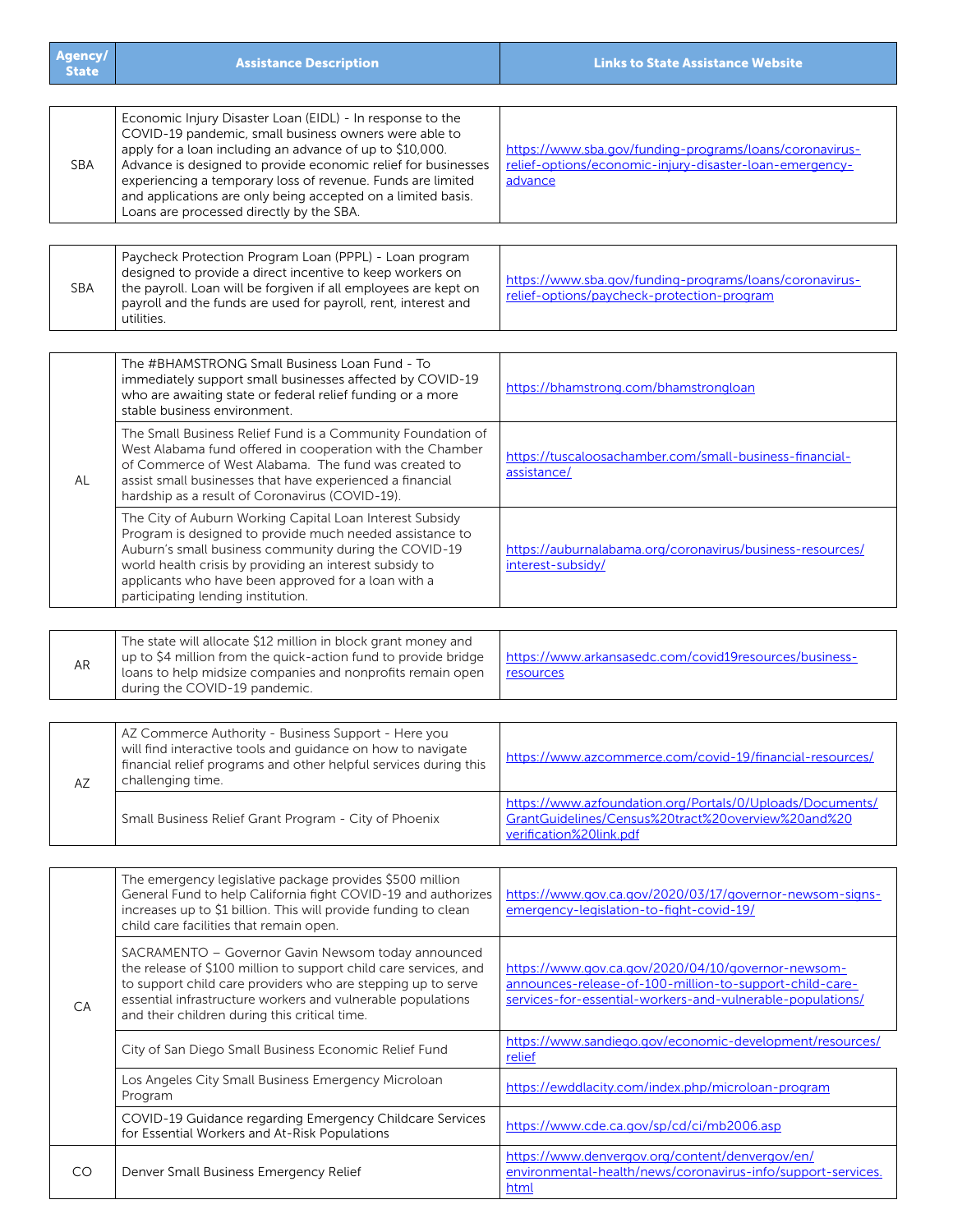| <b>CT</b> | Connecticut Recovery Bridge Loan Program                                                                                                                                                                                                                                              | https://portal.ct.gov/DECD/Content/Coronavirus-Business-<br>Recovery/CT-Recovery-Bridge-Loan-Program                                                            |
|-----------|---------------------------------------------------------------------------------------------------------------------------------------------------------------------------------------------------------------------------------------------------------------------------------------|-----------------------------------------------------------------------------------------------------------------------------------------------------------------|
| DC        | Mayor Bowser and the Council of the District of Columbia<br>are investing \$25 million in the COVID-19 Recovery Effort and<br>the DC Small Business Recovery Microgrants Program, which<br>will be housed in the Office of the Deputy Mayor for Planning<br>and Economic Development. | https://coronavirus.dc.gov/dc-small-business-recovery-grants                                                                                                    |
| DE        | The Division of Small Business is here to help your business<br>navigate this challenging time and succeed in the transition<br>back to normalcy once it has passed.                                                                                                                  | https://business.delaware.gov/coronavirus/                                                                                                                      |
| <b>FL</b> | Florida Small Business Emergency Bridge Loan Program                                                                                                                                                                                                                                  | https://covid19.floridajobs.org/                                                                                                                                |
| GA        | Invest Atlanta Business Continuity Loan Fund                                                                                                                                                                                                                                          | https://www.investatlanta.com/business-continuity-loan-fund                                                                                                     |
| IL        | <b>Emergency Small Business Grants and Loans Assistance</b>                                                                                                                                                                                                                           | https://www2.illinois.gov/dceo/SmallBizAssistance/Pages/<br>EmergencySBAIntiatives.aspx                                                                         |
| IN        | Rapid Response Loan Fund through the Indy Chamber's<br>Business Ownership Initiative (BOI) and its partners is an<br>affordable option for loans of \$1,000-\$25,000.                                                                                                                 | https://www.response.indychamber.com/loans                                                                                                                      |
| MA        | EEC will continue paying subsidies and parent fees for our<br>subsidized cases for the duration of the closure. Emergency<br>child care programs authorized by EEC will serve children of<br>families designated as COVID-19 Essential Workforce.                                     | https://eeclead.force.com/apex/EEC<br>ChildCareEmergencyEducators                                                                                               |
| MD        | Maryland Small Business COVID-19 Emergency Relief Loan<br>Fund                                                                                                                                                                                                                        | https://commerce.maryland.gov/fund/maryland-small-<br>business-covid-19-emergency-relief-fund-programs                                                          |
|           | Maryland Small Business COVID-19 Emergency Relief Grant<br>Fund                                                                                                                                                                                                                       | https://commerce.maryland.gov/fund/maryland-small-<br>business-covid-19-emergency-relief-grant-fund                                                             |
|           |                                                                                                                                                                                                                                                                                       |                                                                                                                                                                 |
| ΜI        | Michigan Small Business Relief Program<br>TechTown Detroit Small Business Stabilization Fund                                                                                                                                                                                          | https://www.michiganbusiness.org/about-medc/covid19/<br>https://techtowndetroit.org/detroit-small-business-stabilization-<br>fund/                              |
|           |                                                                                                                                                                                                                                                                                       |                                                                                                                                                                 |
| MN        | Minnesota Peacetime Emergency Child Care Grant                                                                                                                                                                                                                                        | https://www.childcareawaremn.org/providers/emergency-<br>child-care-grants-2/                                                                                   |
| <b>MO</b> | This page is being continuously updated with COVID-19<br>information relevant to small businesses in MO, including<br>resources, videos, and links to additional material from various<br>government agencies.                                                                        | https://sbdc.missouri.edu/sbdc-covid-19-resources                                                                                                               |
|           |                                                                                                                                                                                                                                                                                       |                                                                                                                                                                 |
| <b>NE</b> | The Department of Economic Development is partnering<br>with Governor Ricketts to inform and assist businesses during<br>Nebraska's ongoing response to COVID-19.                                                                                                                     | https://opportunity.nebraska.gov/nded-covid19/                                                                                                                  |
| <b>NH</b> | The New Hampshire Department of Business and Economic<br>Affairs (BEA) is actively monitoring the evolving situation with<br>regard to the threat the coronavirus (COVID-19) presents to<br>our state.                                                                                | https://businesshelp.nheconomy.com/hc/en-us                                                                                                                     |
|           |                                                                                                                                                                                                                                                                                       |                                                                                                                                                                 |
| <b>NJ</b> | New Jersey Economic Development Authority Emergency<br>Assistnace Programs                                                                                                                                                                                                            | https://faq.business.nj.gov/en/articles/3838662-what-new-<br>state-financial-support-programs-are-available-to-businesses-<br>impacted-by-the-covid-19-outbreak |